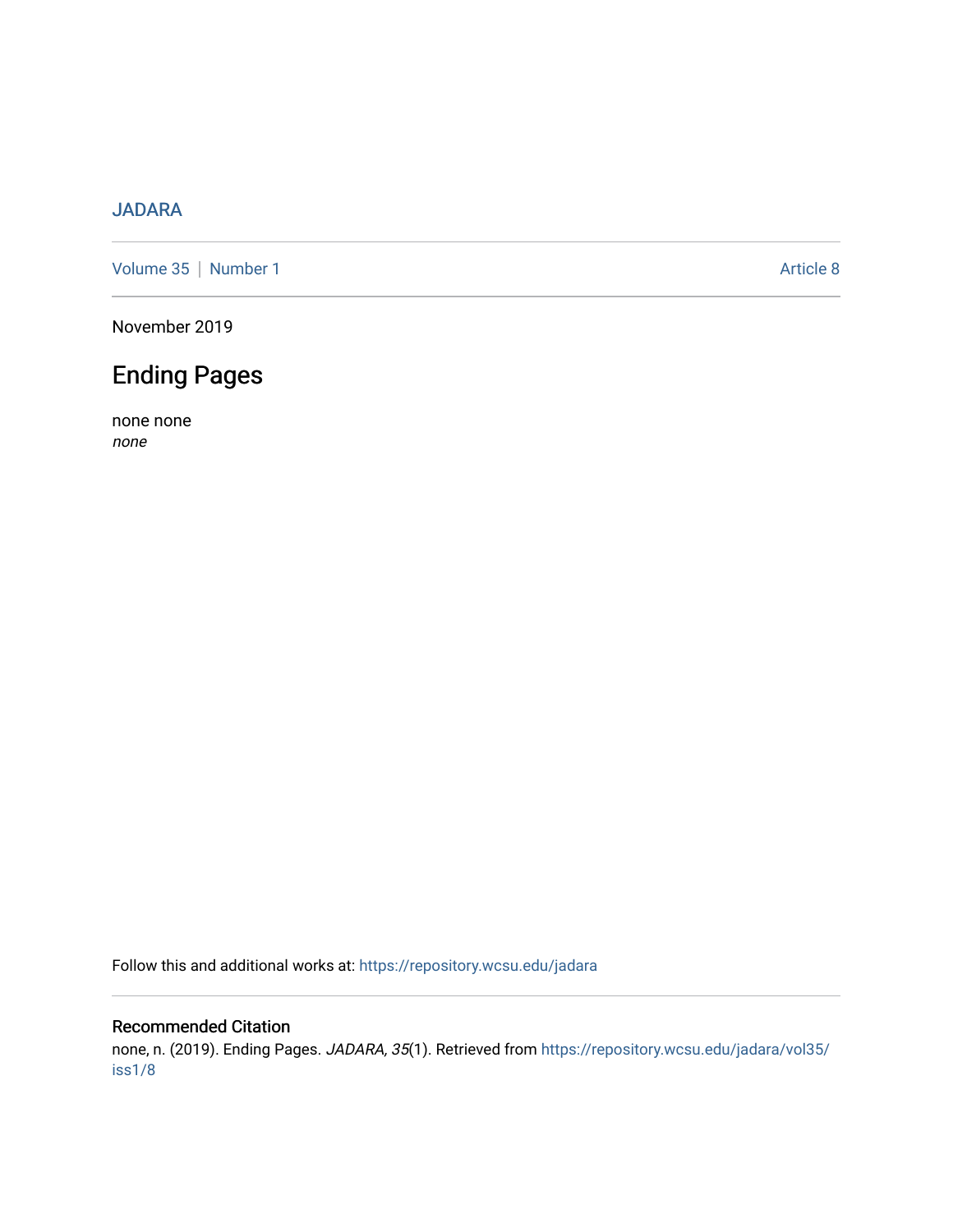

A multi-disciplinary approach: Sharing what we know to get where we

want to go. The conference will focus on increasing our understanding of approaches used by allied fields related to rehabilitation, mental health, psychology, counseling, substance abuse, post-secondary education, program administration, interpreting, and many others including parents and laypersons who have an interest in the Deaf, Hard of Hearing, Late Deafened, and Deaf-Blind Communities.

The NJ Chapter is thrilled to be your hosts. Grab this opportunity to see what our region has to offer! Experience learning and iaughter right in Lady Liberty's backyard. Picture yourseif chatting with colleagues as you cruise around Ellis Island. Network as you walk down Broadway or stroll through the Museum of Modern Art. Shop at our world famous Secaucus Outlets. Just moments away from Liberty Science Center. Add time to your trip and enjoy the getaway you deserve!

For More Information Contact:

Wendy Heines Cindi Sternfeld Wjhdfmtrsw@aol.com CINDI727@aol.com